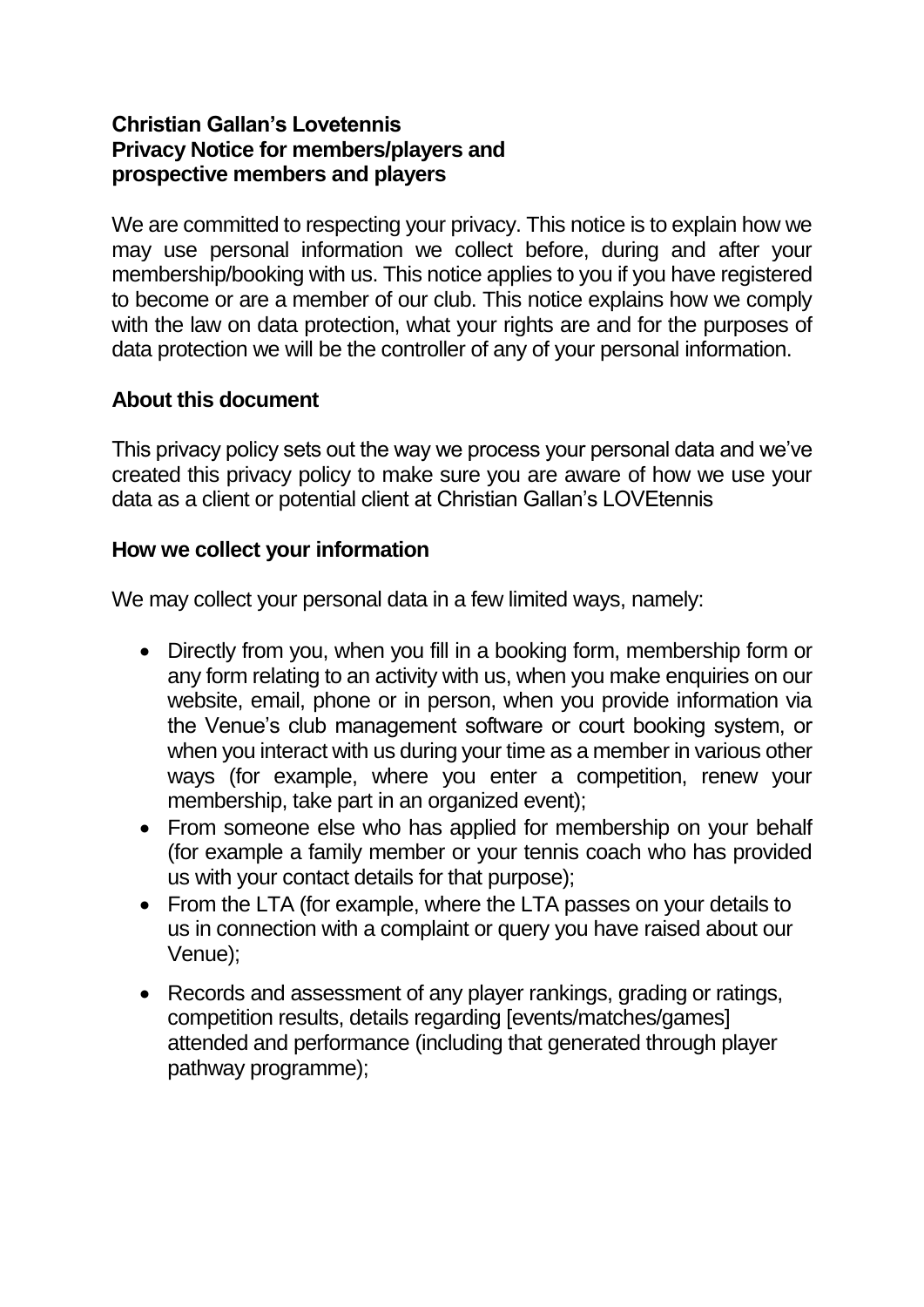# **The types of information we collect**

We may collect the following types of personal data about you:

- Contact and communications information, including your contact details (including email address(es), telephone numbers and postal address(es) and records of communications and interactions we have had with you);
- Financial information that you have provided;
- Certain other information which you volunteer when making use of your booking with us;

We may also collect data about your health or medical conditions, where you have volunteered this, for example so that we can cater for you when you attend a Venue social event or a course/camp.

#### **How we use personal data**

Personal data provided to us will be used for the purposes set out at the time of collection and, where relevant, in accordance with any preferences you express.

More generally, we will use your personal data for the following purposes:

- Administration of your booking, including:
	- o informing you about court / facilities opening hours;
	- $\circ$  taking payment of booking fees;
- Fulfilment of orders for goods and services with us;
- Administration of the Wimbledon ballot;

where this is necessary for the performance of a contract (including any written terms and conditions relating to your membership) with you;

- Research and statistical analysis about who is playing tennis in our Venue;
- Communication about our Venue activities that we think may be of interest to you;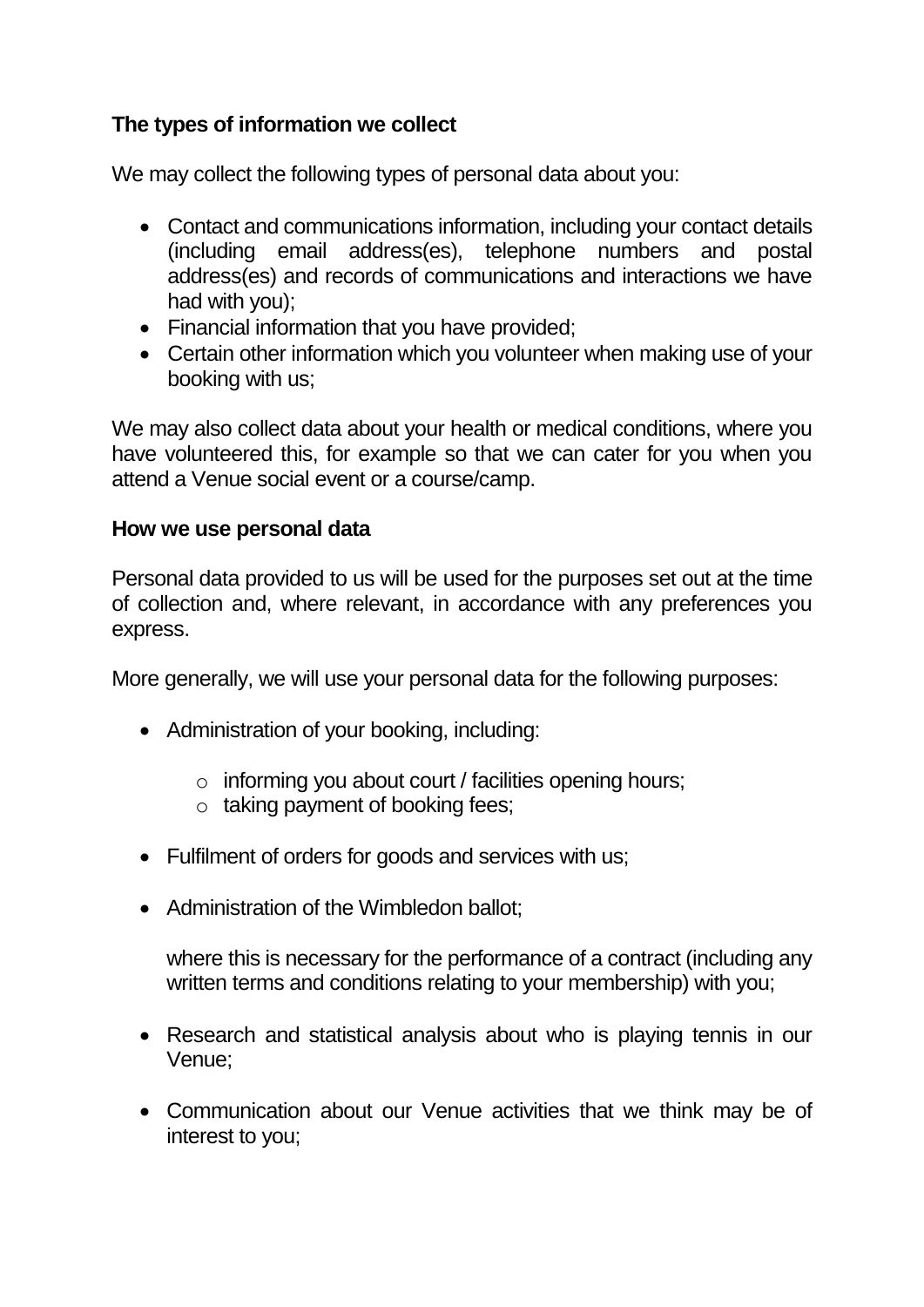• Storing your details on the software platform we use for our online Venue member management database / court booking system. Please note that your own use of the software or system is subject to the Terms and Conditions and Privacy Policy published on that site;

where this is necessary for our legitimate interests (for example in increasing use of our Venue's facilities and participation in the game generally);

• Promoting our Venue and promoting goods and services of third parties (for example, tennis events supported by the LTA or our associated clubs) where we think this will be of interest to you. You can then let us know at any time that you do not wish to receive marketing messages by clicking 'unsubscribe' at the bottom of our newsletter or by emailing us at **info@love-tennis.co.uk**. You can also unsubscribe from our marketing by clicking on the unsubscribe link in the marketing messages we send to you;

where this is necessary for our legitimate interests (or the legitimate interests of a third party), and/or where we have your consent, as applicable.

We may communicate with you by SMS, email, phone, post and digital media including Twitter, Facebook, Instagram and WhatsApp

# **Your marketing preferences**

We will always respect your wishes in respect of what type of communications you want to receive from us and how you want to receive them. There are some communications, however, that we need to send you regardless of your marketing preferences in order for us to fulfil our contractual obligations to you as a member of our Venue. Examples of these essential service communications are:

- Records of transactions, such as payment receipts or Direct Debit confirmations (as applicable).
- Membership related mailings such as your membership renewal reminder, notices of formal meetings and information about venue closures and holiday opening hours.

You are in control of how we communicate with you. You can update your choices and/or your contact details by contacting us at: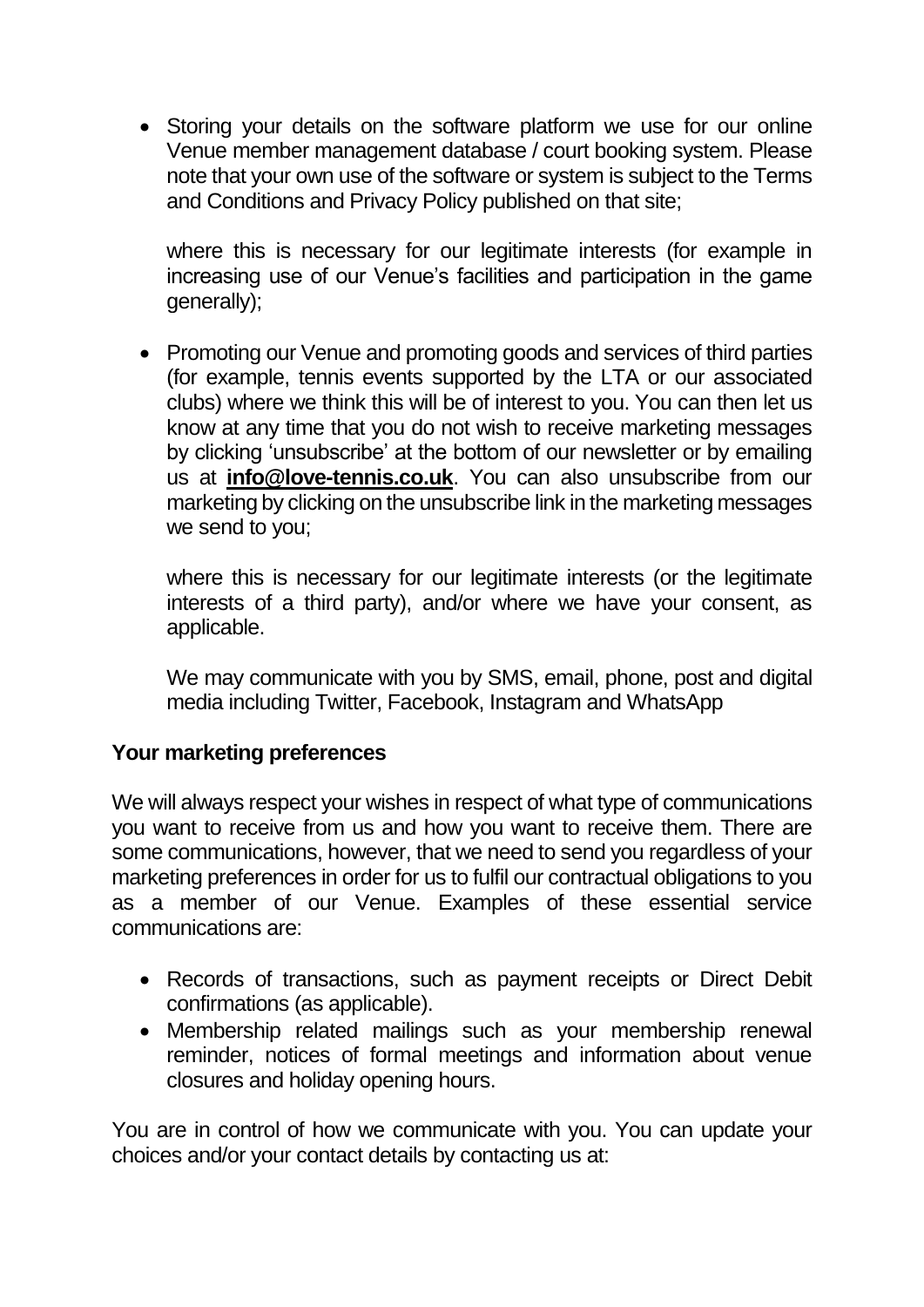Telephone: 07552 185735 Email: info@love-tennis.co.uk

## **Sharing your information with others**

We do not sell or share your personal data for other organisations to use other than as set out below.

Personal data collected and processed by us may be shared with the following third parties, where necessary:

- Our employees and volunteers, for the purposes of administering your membership/booking and giving you access to the membership/booking benefits to which you are entitled.
- Our contractors and suppliers, including coaches, associated Clubs any provider of membership management services and our external data controllers such as Clubsparks and Class 4 kids

## **How long your information is kept**

We keep your personal data only for as long as necessary for each purpose we use it. For most membership data, this means we retain it for so long as you have a valid Venue membership and for a period of six years after your last interaction with us (for accounting, tax reporting and record-keeping purposes).

# **Your rights**

Under certain circumstances, by law you have the right to:

- Request access to your personal data (commonly known as a "data subject access request"). This enables you to receive a copy of the personal data we hold about you and to check that we are lawfully processing it.
- Request correction of the personal data that we hold about you. This enables you to have any incomplete or inaccurate information we hold about you corrected.
- Request erasure of your personal data. This enables you to ask us to delete or remove personal data where there is no good reason for us continuing to process it. You also have the right to ask us to delete or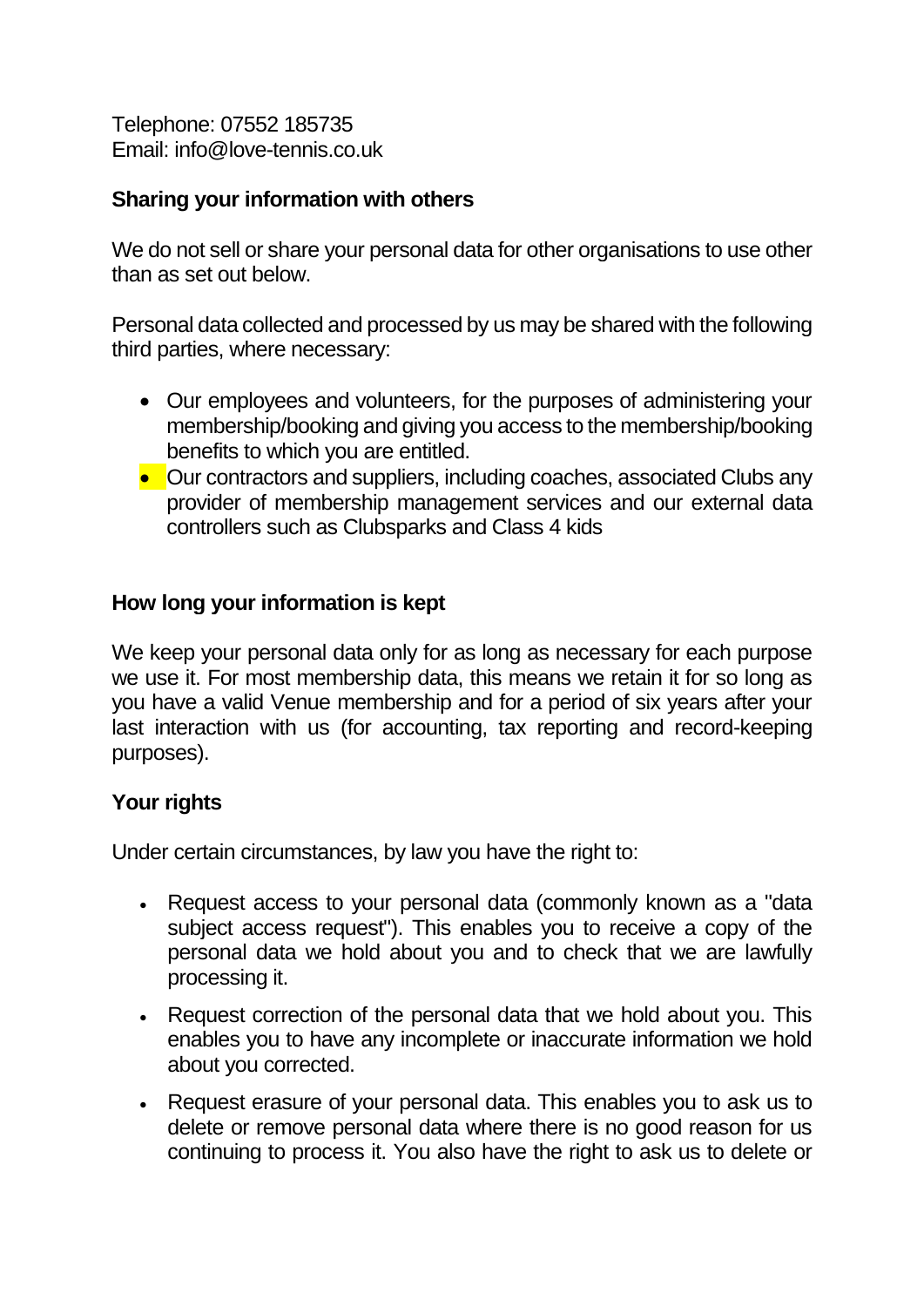remove your personal data where you have exercised your right to object to processing (see below).

- Object to processing of your personal data where we are relying on a legitimate interest (or those of a third party) and there is something about your particular situation which makes you want to object to processing on this ground. You also have the right to object where we are processing your personal data for direct marketing purposes.
- Request the restriction of processing of your personal data. This enables you to ask us to suspend the processing of personal data about you, for example if you want us to establish its accuracy or the reason for processing it. You can also withdraw your consent, where this is the basis for our processing your data (without affecting the lawfulness of our previous processing based on consent).
- Request the transfer of your personal data to another party.

Please note that the above rights are not absolute, and we may be entitled to refuse requests where exceptions apply.

#### **Contact and complaints**

If you have any queries about this privacy policy or how we process your personal data, or if you wish to exercise any of your legal rights, you may contact:

- by email: info@love-tennis.co.uk;
- by telephone: 075 52185 375 ;

If you are not satisfied with how we are processing your personal data, you can make a complaint to the Information Commissioner. You can find out more about your rights under applicable data protection laws from the Information Commissioner's Office website: [www.ico.org.uk.](http://www.ico.org.uk/)

# **CHANGES TO THIS POLICY**

• We reserve the right to update this Policy to reflect changes to our information practices by prominently posting notice of the update on our website and as required, obtaining your consent.